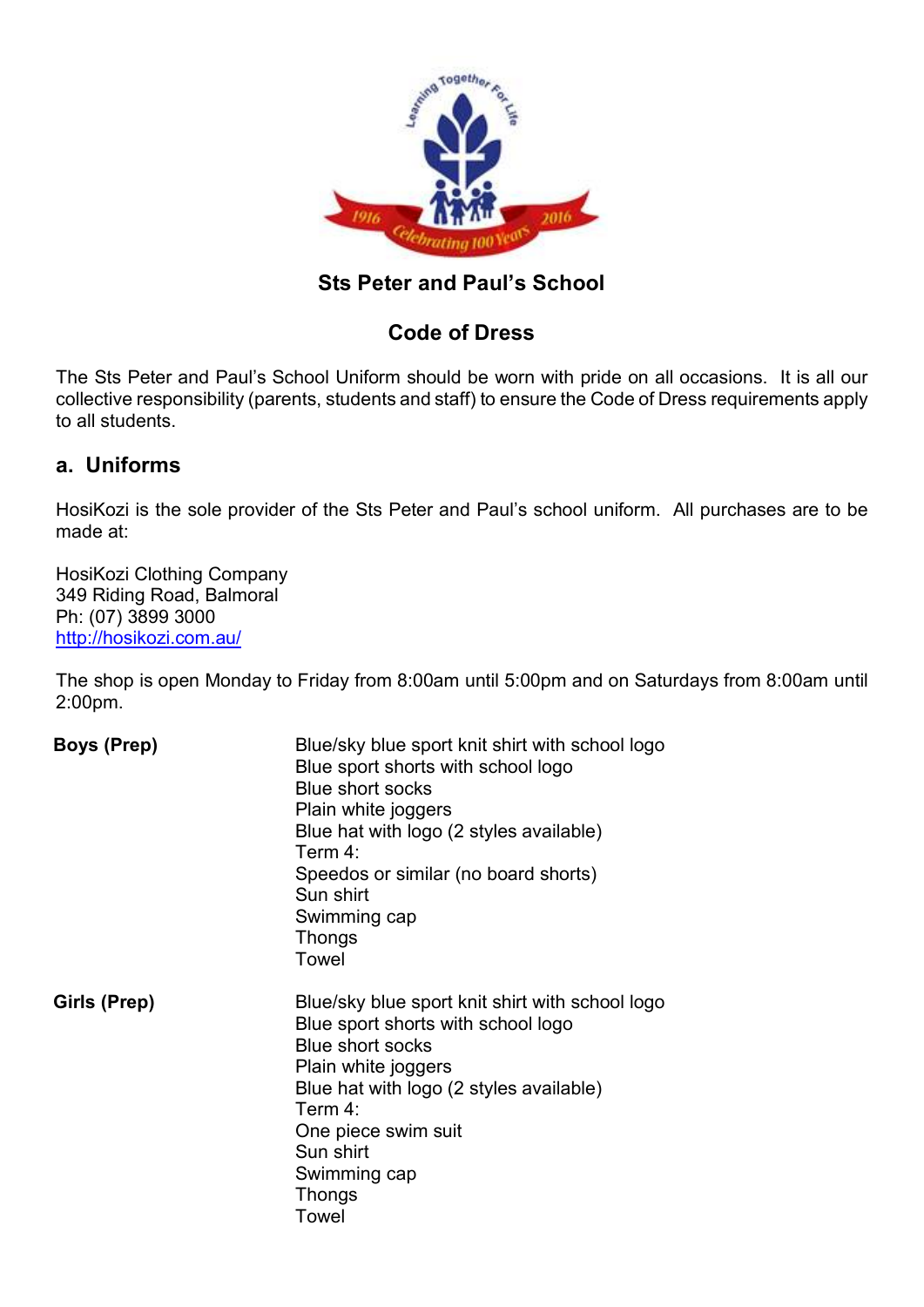| <b>Boys - Dress Uniform</b><br>$(Years 1 - 6)$                                        | Blue checked unisex short sleeved shirt<br>Blue long leg shorts<br><b>Blue short socks</b><br><b>Plain black leather shoes</b><br>Blue hat with logo (2 styles available)                                                                                                   |
|---------------------------------------------------------------------------------------|-----------------------------------------------------------------------------------------------------------------------------------------------------------------------------------------------------------------------------------------------------------------------------|
| <b>Boys – Sports Uniform</b><br>$(Years 1 - 6)$                                       | Blue/sky blue sport knit shirt with school logo<br>Blue sport shorts with school logo<br>White short socks<br>Plain white joggers<br>Blue hat with logo (2 styles available)<br>Speedos or similar (no board shorts)<br>Sun shirt<br>Swimming cap<br><b>Thongs</b><br>Towel |
| Girls - Dress Uniform<br>$(Years 1 - 6)$                                              | Blue checked short sleeved dress OR<br>Blue checked unisex short sleeved shirt with HosiKozi blue culottes<br>Blue short socks (with an option of blue stockings in winter)<br><b>Plain black leather shoes</b><br>Blue hat with logo (3 styles available)                  |
| Girls – Sports Uniform<br>$(Years 1 - 6)$                                             | Blue/sky blue sport knit shirt with school logo<br>Blue sport shorts with school logo<br>White short socks<br>Plain white joggers<br>Blue hat with logo (2 styles available)<br>One piece swim suit<br>Sun shirt<br>Swimming cap<br>Thongs<br>Towel                         |
| <b>Boys &amp; Girls Shoes:</b><br>$(Years 1 - 6)$                                     | <b>Plain black leather shoes</b><br>Plain white joggers                                                                                                                                                                                                                     |
| <b>ALL STUDENTS</b><br><b>Cold Weather</b>                                            | Years Prep – Year 6 Blue/Sky blue microfibre jacket with school logo<br>Years Prep - Year 6 (optional) blue microfibre track pants<br>Girls may wear blue stockings                                                                                                         |
| <b>Interhouse Sports Days</b><br>(swimming and athletics<br>carnivals, cross country) | Interhouse sports polo shirt                                                                                                                                                                                                                                                |
|                                                                                       |                                                                                                                                                                                                                                                                             |

**b. School Bag** The Sts Peter & Paul's school bag with logo available from HosiKozi